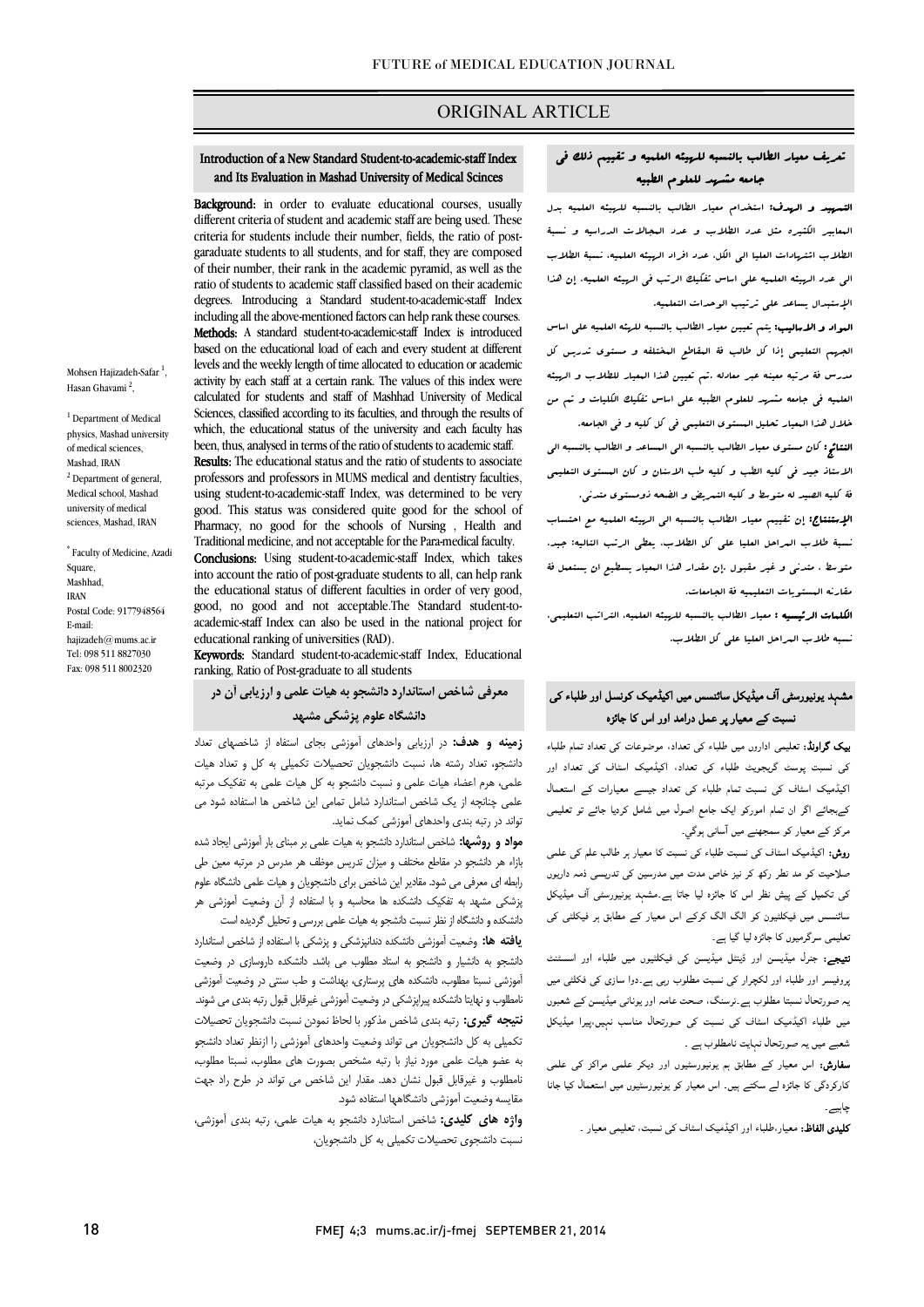## INTRODUCTION

For evaluation of educational courses, different criteria are usually taken into account for students and academic staff. These criteria for student are their numbers, fields, the ratio of post-garaduate to all students; and for academic staff are their nunmbers, their rank in the academic pyramid, as well as the ratio of students to academic staff classified based on their academic degrees. These criteria are presented annually to the trust committee of the universities [1] illustrating several tables for analysing the educational status of the academic courses. Comparison of these criteria among faculties or universities leads to no strict or applicable results, due to their multiplicity and variety; besides, students at various levels and academic staff at various ranks must also be taken into account. In this paper, a standard student-to-academic-staff Index is introduced, including all those criteria regarding the students, their levels, the staff, and their rank. This index can then be used for ranking the educational status of courses and for analysing their need for certain academic staff with certain academic degrees. It can also be used for national educational ranking of universities (the RAD project), which is designed by education vice minister of the MOHME.

## **METHODS**

Standard student-to-academic-staff Index has been introduced, based on the educational load of each student at their level and weekly length of time allocated to academic activities by each staff with a certain degree. In this index, students at different levels have been compared with decisive factors of student levels, which is certain based on the capacity of staff, i.e. ratio of students to staff. Presumably, the educational load of 2 PhD or 6 MSc students is equal in terms of the weekly academic activities of a staff member during a semester or a year; we can, then, compare any PhD student with 3 MSc student, or define a decisive factor for student levels as 1:2 for a PhD and 1:6 for a MSc student and similarly for other student levels.

 Staff with different degrees can also be compared, using their weekly educational activities. Suppose the educational activity of a professor, associate and assistant professor is 10, 12 and 14 hour/week, respectively. A times an assistant professor. In other words, the ratio of weekly educational activities of a professor to an associate professor and that of a professor to an assistant professor are 10:12 and 10:14 respectively. Based on the these Index can be introduced as: professor is then 1.2 times an associate professor, and 1.4 decisive factors, a Standard student-to-certain-staff-degree

 $\Sigma_i$  No. of staff with degree $_{(i)}$  × Ratio of cetian staff degree $_{(i)}$ S. S. to defined S. D. Index  $=$  $\Sigma_i$  No. of student at level<sub>(i)</sub>  $\times$  decisive factor of student level<sub>(i)</sub>

Where:

Ratio of certain staff degree  $=$ weekly academic activity of a certain S.D. weekly academic activity of any staff degree

 gathered by Ministry of Health and Medical Education and instructed to be used at universities. The data for the calculation of this index have been

 The index value would be 1, if the number of students and staff members are exactly the same as the designated students or decreasing the number of staff members. The educational status of a faculty or a university can be analysed using this index in terms of different staff degree while ranking using the Likert Scale[2]. The index values of less or more than 1, show that there are extra staff or fewer respectivly. When the index is less than1, for each 0.1 decrease, there would be 10% extra staff. conditions, and would increase by increasing the number of members than the ones assigned by the instructions,

 The educational status and variation range of students & ranking index values which are illustrated in table 1. This ranking can help managers and planners to catagorize the status of the ratio of students to staff of an educational course. staff of an academic course can be analysed using

|                   | variation range                                                   | Table1: Ranking Standard Standard student-to-academic-staff Index value and their educational status and                                  |                          |
|-------------------|-------------------------------------------------------------------|-------------------------------------------------------------------------------------------------------------------------------------------|--------------------------|
| Index<br>value    | <b>Educational status</b>                                         | Variation range of student & staff members                                                                                                | rankings                 |
| $1 \text{ to } 2$ | student /staff the same as instructions                           | Up to two times the number of students or half staff<br>or 33% student increase and staff decrease                                        | Very Good                |
| $2$ to $3$        | mentioned in the instructions                                     | student/staff twice the number of the ones Up to 50% student increase or 33% staff decrease<br>or 20% student increase and staff decrease | Good                     |
| $3$ to 4          | instructions                                                      | student/staff 3 times the number of the Up to 30% student increase or 25% staff decrease<br>or 15% student increase and staff decrease    | No Good                  |
| >4                | student/staff more than 4 times the number<br>of the instructions |                                                                                                                                           | <b>Not</b><br>Acceptable |

L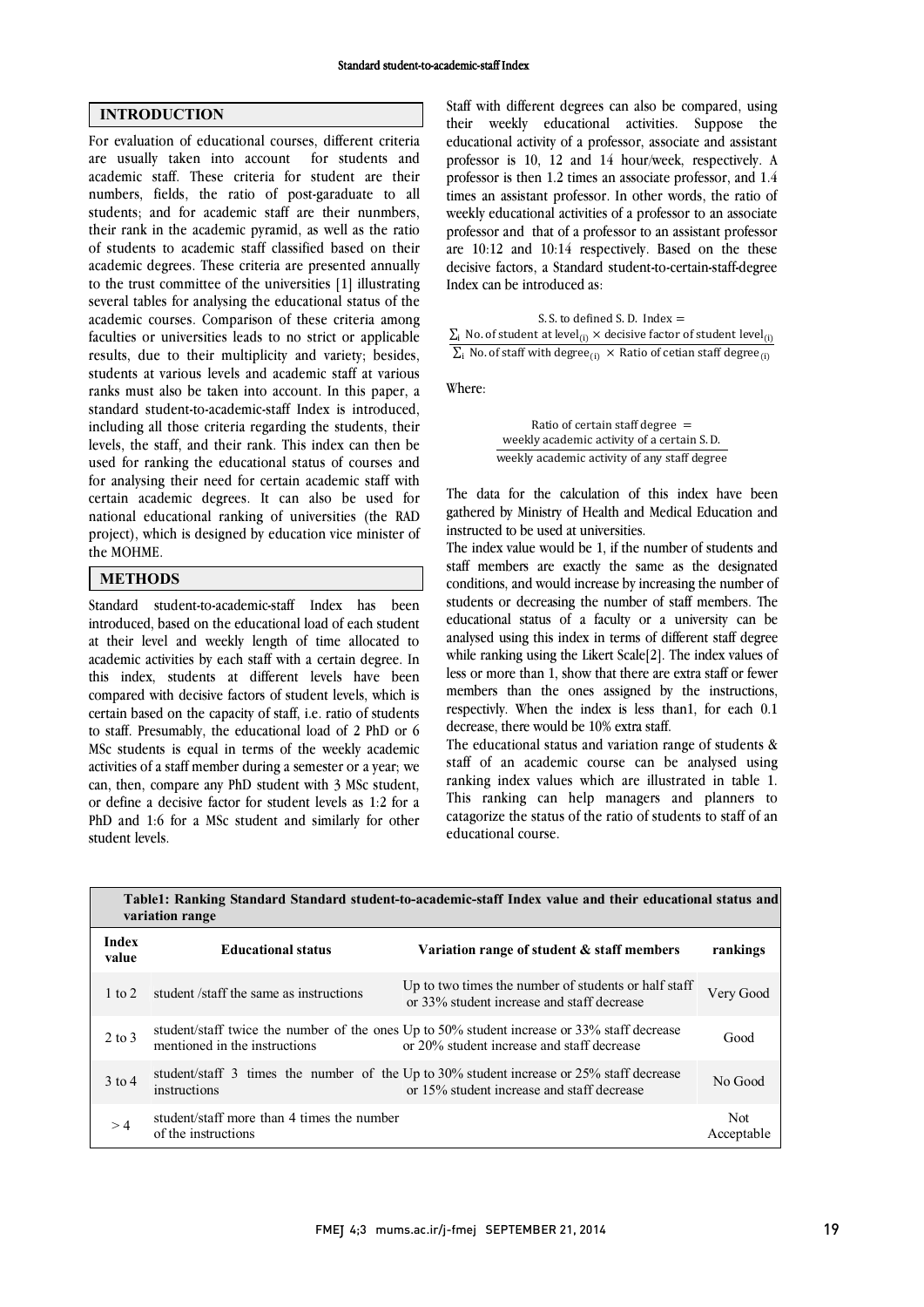ׇׇ֬ ֦

## **RESULTS**

 Data for calculation of standard student-to-staff-degree Index were extracted from actual instruction and and Mashad University of Medical School. The number of students per each staff member for different academic levels, presented in table 2, has been issued by education vice minester of MOHME [3]. Based on these data, a regulations of Minestry Of Health and Medical Education student decisive factor can be defined as shown in table 2.

| Table 2: Student decisive factor for different<br>academic levels |                                                     |      |  |  |  |  |
|-------------------------------------------------------------------|-----------------------------------------------------|------|--|--|--|--|
| <b>Education Levels</b>                                           | <b>Students per Decisive</b><br>staff member factor |      |  |  |  |  |
| Ph.D $\&$ post asistant                                           | $\mathfrak{D}_{\mathfrak{p}}$                       | 1:2  |  |  |  |  |
| Medical, dental assistance & Felow                                | 3                                                   | 1:3  |  |  |  |  |
| MSc, MPH, Mphil                                                   | 5                                                   | 1:5  |  |  |  |  |
| General practitioner                                              | 6                                                   | 1:6  |  |  |  |  |
| <b>BSc</b>                                                        | 15                                                  | 1:15 |  |  |  |  |
| HND                                                               | 18                                                  | 1:18 |  |  |  |  |

| Table 3. Staff members' units tobe presented<br>weekly |                              |  |  |  |  |
|--------------------------------------------------------|------------------------------|--|--|--|--|
| Units                                                  | <b>Staff member's Degree</b> |  |  |  |  |
| 10                                                     | Professor                    |  |  |  |  |
| 12                                                     | Associat Profeswsor          |  |  |  |  |
| 14                                                     | <b>Assistant Professor</b>   |  |  |  |  |
| 16                                                     | Instructor                   |  |  |  |  |

 Weekly academic activity or teaching hours of the staff members with defined degrees, extracted from academic staff employment regulations[4], have also been presented in table 3.

 The number of students at different levels[5] and academic staff members at different degrees[6] in Mashad University of Medical Science and its faculties are presented in table 4.

 SS to SD Index of MUMS and the faculties have been calculated for defined degrees of professor, associate and staff data on Table 2,3 and 4. Results are, thus, professor, and assistant professor seperately, using student represented in table 5.

 As the pre-requisite of post-graduate admission in any professor, or associate professor, to analyse the student-to- staff status, the ratio of post-graduate to to all students should be somehow included. We suggest introducing the effect of different staff members' degree via ranking the index, using one of the three SS to assistant, SS to associate to to all students of an educational course is less than 20%, 20-40% and more than 40%, respectivly. The educational status ranking of MUMS and the faculties, based on the ranking indeces of table 1 and above-mentioned suggestion,  $\overline{a}$ educational course is the attendance of staff with degrees of and SS to professor Index, when the ratio of post-graduate is shown in table 5.

## DISCUSSION

 The results of table 5 shows that educational status of Index, includes extra staff, but with regards to both SS- to-associate and to-professor Indices, it is in status of VeryGood. Therefore, using SS-to-associate and to- professor Indices respectively, dentistry and medical in the range of 20-40% and more than 40% can be dentistry faculty, providing the use of SS-to-assistant faculty with the ratio of post-gratuate to to all students ranked as VeryGood.

 $\overline{a}$ 

| Table 4: Student and Staff in MUMS & the faculties |              |           |                       |                       |                                          |                               |            |                             |              |       |
|----------------------------------------------------|--------------|-----------|-----------------------|-----------------------|------------------------------------------|-------------------------------|------------|-----------------------------|--------------|-------|
|                                                    |              |           | <b>Student Levels</b> |                       |                                          |                               |            |                             |              |       |
|                                                    |              | faculties | Post-graduate         |                       |                                          | <b>Academic Staff Degrees</b> |            |                             |              |       |
| faculties                                          | $h$ nD.      | BSc.      | General<br>pract.     | MSc,<br>MPH,<br>Mphil | Med $&$<br>dent<br>assistance<br>& Felow | Ph.D $\&$<br>post-<br>asist.  | Instructor | Assistant Associat<br>prof. | e Prof.      | Prof. |
| Dentistry                                          |              |           | 414                   |                       | 107                                      | 1                             | 3          | 50                          | 36           | 16    |
| Medicine                                           |              |           | 1577                  | 523                   | 776                                      | 217                           | 14         | 249                         | 173          | 61    |
| Pharmacy                                           |              |           | 538                   | 22                    |                                          | 73                            | 1          | 17                          | 11           | 15    |
| Nursing                                            | 1            | 1020      |                       | 233                   |                                          | 47                            | 49         | $\overline{4}$              | 3            |       |
| <b>Traditional Medicine</b>                        |              |           |                       |                       |                                          | 35                            |            | $\overline{7}$              |              |       |
| Health                                             | 27           | 518       |                       | 122                   |                                          |                               | 6          | 5                           | 6            |       |
| Para-medical                                       | $\mathbf{1}$ | 953       |                       | 29                    |                                          |                               | 5          | 5                           | $\mathbf{1}$ | 3     |
| Mashad University of<br><b>Medical Science</b>     | 29           | 2491      | 2529                  | 929                   | 883                                      | 373                           | 78         | 337                         | 230          | 95    |
|                                                    |              |           | 7234                  |                       |                                          |                               |            | 740                         |              |       |